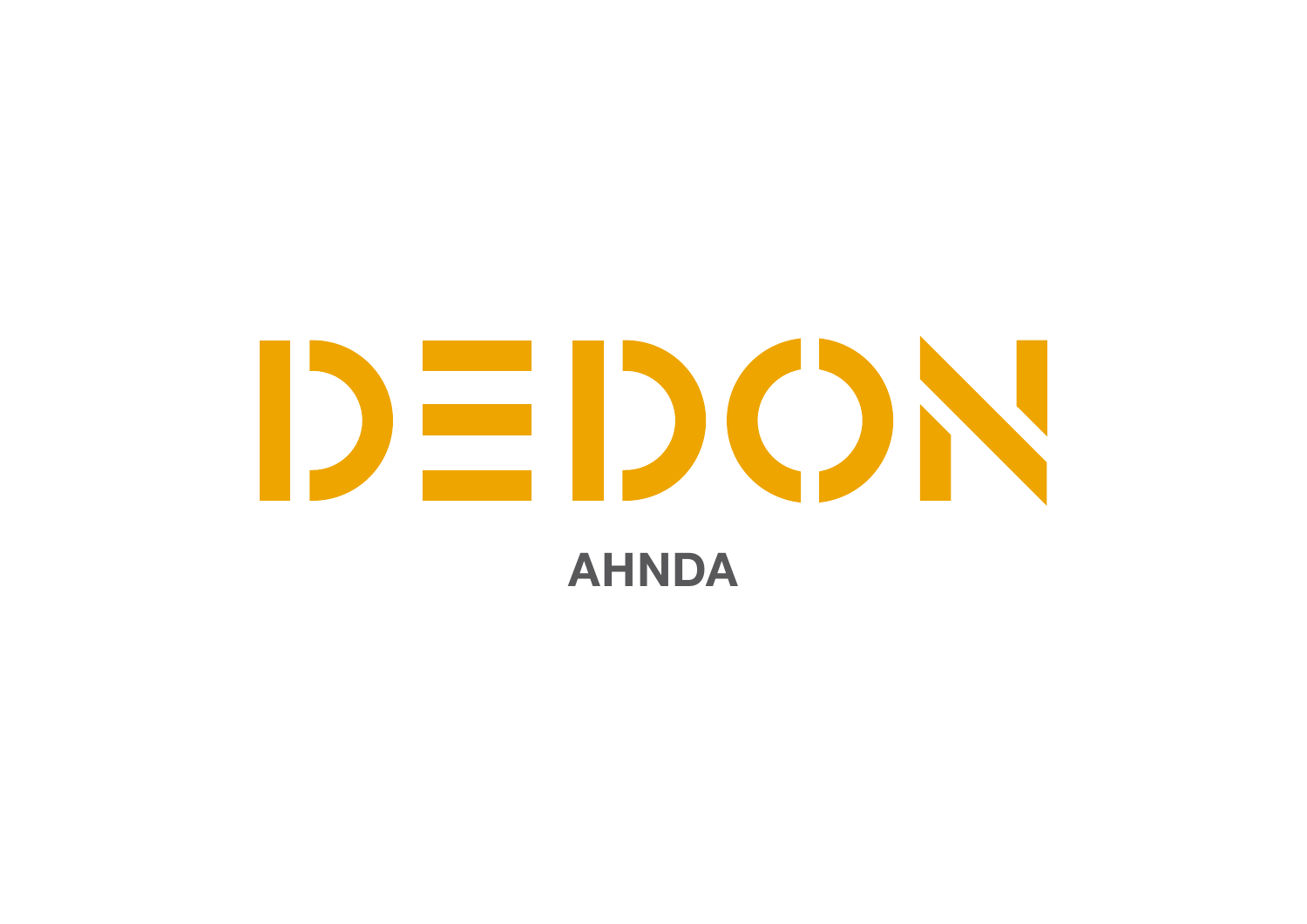**AHNDA** Wing chair

Design by Stephen Burks | Item code: 070006 | Weight 18 kg/40 lbs | Volume 1 m<sup>3</sup>/37 cu ft | COM (Customer Own Material): 2,30 m/3.50 yd (plain fabric only)





Collection: AHNDA, by Stephen Burks, is an outdoor lounge chair family with all of the iconic style, ergonomic comfort and luxurious attention to detail one expects of the finest indoor pieces. Available in wingback and lounge versions, its posture inclined enough for relaxation but upright enough for conversation, AHNDA features an innovative 'transparent upholstery' of weatherproof DEDON fiber.

Wing chair: This high-back wing chair features a relaxed seating posture, an embracing backrest cushion and a headrest cushion that can be used at two heights.

DEDON

Frame: Aluminum

Finishing: Electrostatic powder-coated in a color similar to that of the fiber

Characteristics: Iconic, classic, relaxed, exceptionally comfortable, masterfully hand-crafted

Frame Maintenance: Clean with a soft cloth and warm water.

Cushion Maintenance: All cushion covers can be removed and washed.



*To learn more about DEDON, our collections and warranty policy, please visit our website –*

#### www.dedon.de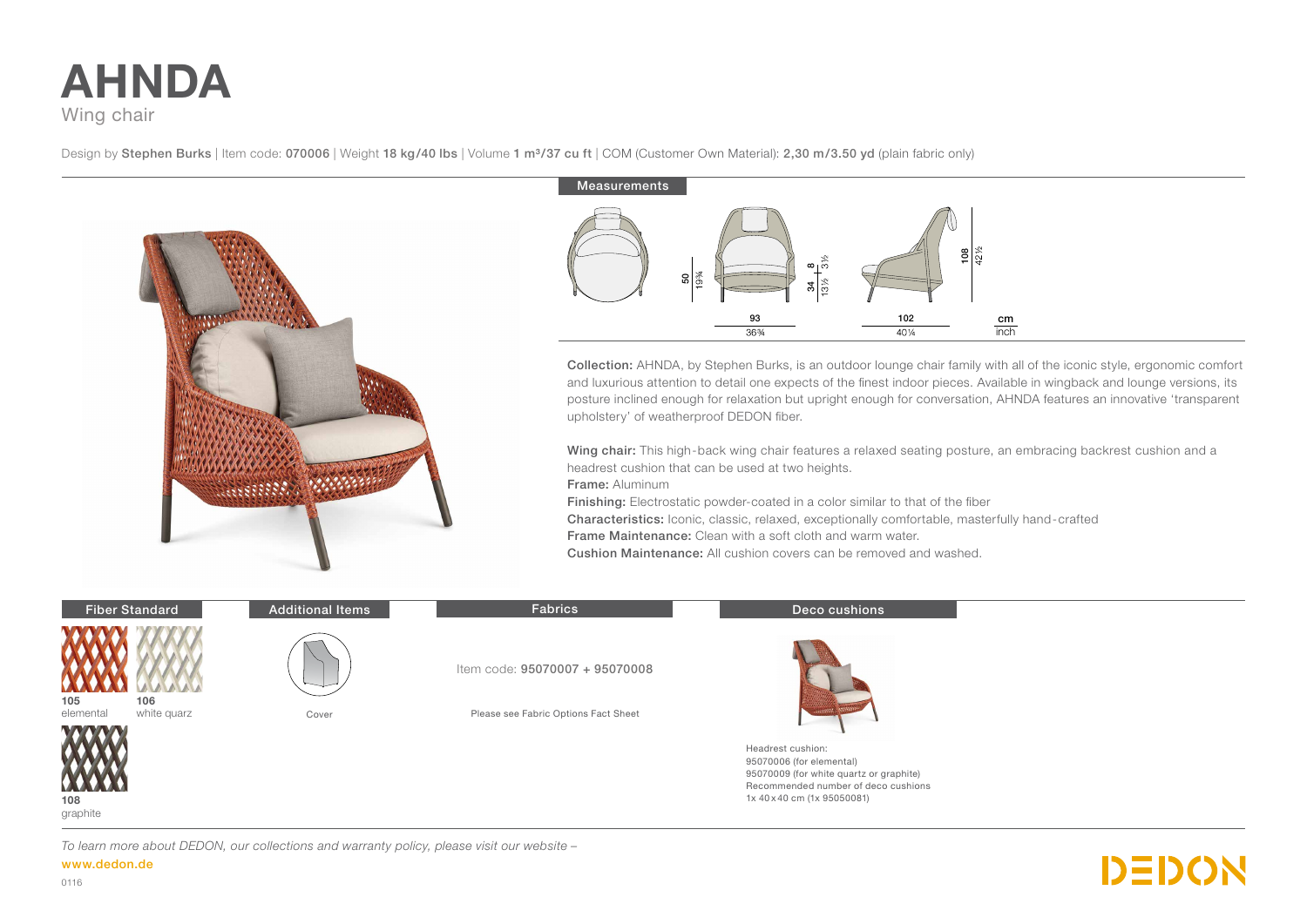## **AHNDA** Lounge chair

Design by Stephen Burks | Item code: 070005 | Weight 12 kg/27 lbs | Volume 0,6 m<sup>3</sup>/20 cu ft | COM (Customer Own Material): 2,30 m/3.50 yd (plain fabric only)



#### **Measurements**



Collection: AHNDA, by Stephen Burks, is an outdoor lounge chair family with all of the iconic style, ergonomic comfort and luxurious attention to detail one expects of the finest indoor pieces. Available in wingback and lounge versions, its posture inclined enough for relaxation but upright enough for conversation, AHNDA features an innovative 'transparent upholstery' of weatherproof DEDON fiber.

Lounge chair: This low-back lounge chair features a relaxed seating posture and an embracing backrest cushion. Frame: Aluminum

DEDON

- Finishing: Electrostatic powder-coated in a color similar to that of the fiber
- Characteristics: Iconic, classic, relaxed, exceptionally comfortable, masterfully hand-crafted
- Frame Maintenance: Clean with a soft cloth and warm water.
- Cushion Maintenance: All cushion covers can be removed and washed.



*To learn more about DEDON, our collections and warranty policy, please visit our website –*

www.dedon.de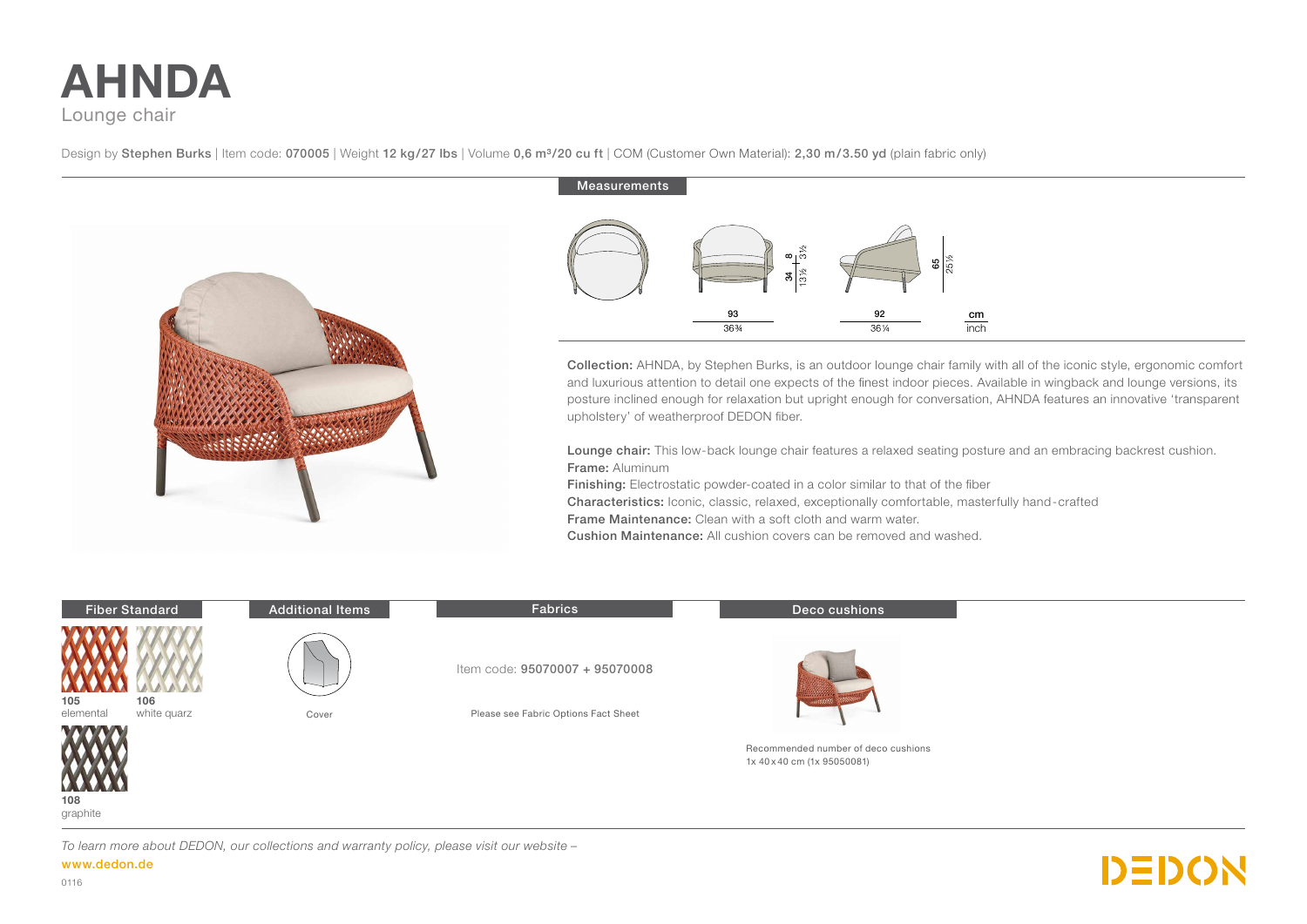**AHNDA** 2-seater

Design by Stephen Burks | Item code: 070012 | Weight 15 kg/33 lbs | Volume 1,1m<sup>3</sup>/39 cu ft | COM (Customer Own Material): to be determined





Collection: AHNDA, by Stephen Burks, is an outdoor lounge chair family with all of the iconic style, ergonomic comfort and luxurious attention to detail one expects of the finest indoor pieces. Available in wingback and lounge versions, its posture inclined enough for relaxation but upright enough for conversation, AHNDA features an innovative 'transparent upholstery' of weatherproof DEDON fiber.

DEDON

2-seater: Seating two people with ease, the AHNDA 2-seater offers the same exceptional comfort and thoughtful attention to details as the AHNDA lounge chairs.

Frame: Aluminum

Finishing: Electrostatic powder-coated in a color similar to that of the fiber

Characteristics: Iconic, classic, relaxed, exceptionally comfortable, masterfully hand-crafted

Frame Maintenance: Clean with a soft cloth and warm water.

Cushion Maintenance: All cushion covers can be removed and washed.



*To learn more about DEDON, our collections and warranty policy, please visit our website –*

www.dedon.de